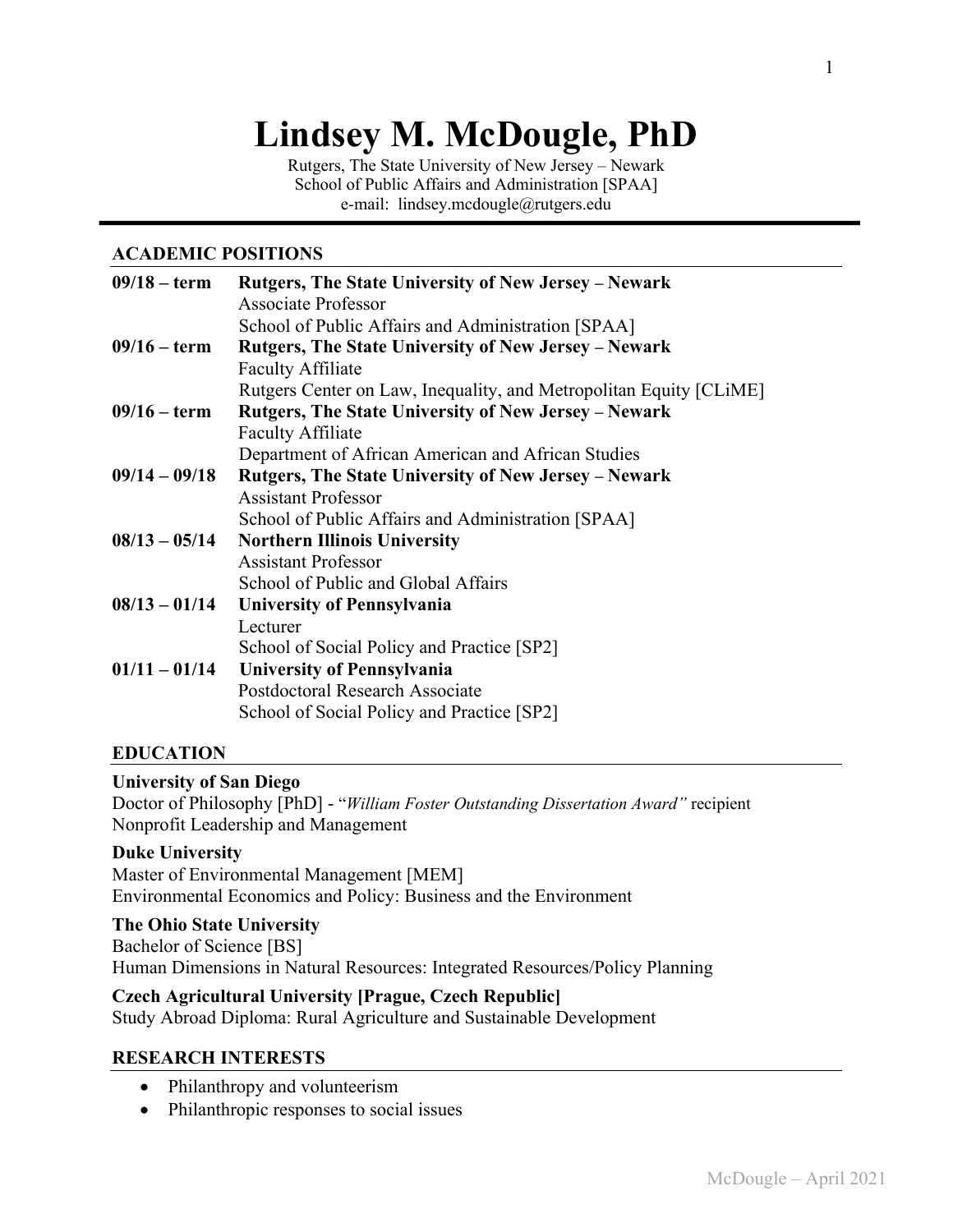# **I. PUBLICATIONS**

*\* denotes student author*

# **PEER-REVIEWED:** *FORTHCOMING*

- Hamidullah, M., Yun, C., **McDougle, L.**, Shon, J., \*Yang, H., & \*Davis, A. *[Accepted].* Public awareness of expressive and instrumental nonprofit brands. *Journal of Philanthropy and Marketing.*
- \*Hung, W., & **McDougle, L.** *[Accepted].* Community engaged pedagogies: Possibilities for undergraduate public affairs and administration education. In M. Hamidullah (Ed.), *Undergraduate public affairs education: Educating future generations of public and nonprofit administrators*. Routledge Publishing.
- Jones, J., **McDougle, L.**, & Smith, S. *[Online First].* Incorporating diversity into undergraduate nonprofit education: Can reading diverse narratives increase students' perspective-taking capacity? *Journal of Nonprofit Education and Leadership*.

### **PEER-REVIEWED:** *PUBLISHED*

- Mason, D., Jones, J., **McDougle, L.**, Suarez, C. (2020)*.* The critical pedagogy of nonprofit management education: Teaching for social justice. In H. Carpenter,  $\& K$ . Bezboruah (Eds.), *Teaching nonprofit management*. Edward Elgar Publishing.
- Yun, J., Hamidullah, M., & **McDougle, L.** (2019). An analysis of gender differences in public administration doctoral dissertation research. *Journal of Public Affairs Education, 26*(1), 73-95*.*
- Li, H., **McDougle, L.,** & \*Gupta, A. (2019)*.* Experiential philanthropy in China. *Journal of Public Affairs Education, 26*(2), 205-227.
- Li, H., \*Xu, C., & **McDougle, L.** (2019)*.* Philanthropy can be taught: A qualitative study exploring student perceptions of the effectiveness of experiential philanthropy. *Philanthropy and Education, 2*(2), 29-52*.*
- Shon, J., Hamidullah, M., & **McDougle, L.** (2019). Revenue structure and spending behavior in nonprofit organizations. *American Review of Public Administration, 49*(6), 662-874*.*
- Mason, D., **McDougle, L.**, & Jones, J. (2019). Teaching social justice in nonprofit management education: A critical pedagogy and strategy. *Administrative Theory and Praxis, 41*(4), 405-423.
- **McDougle, L.**, \*Meyer, S., & Handy, F. (2018). Individual- and contextual-level factors affecting the use of social support services among older adults. *Journal of Social Service Research, 44*(1), 108-118*.*
- \*Xu, C., Li, H., & **McDougle, L**. (2017). Experiential philanthropy. In P. Prysmakova, D. R. Vienne, & A. Farazmand (Eds.), *Global Encyclopedia of Public Administration, Public Policy, and Governance*. Springer Publishing.
- \*Huafang, Li, & **McDougle, L.** (2017). Information source reliance and charitable giving decisions. *Nonprofit Management & Leadership,27*(4), 549-560.
- **McDougle, L.**, McDonald, D., \*Li, H., McIntyre Miller, W., & \*Xu, C. (2017). Can philanthropy be taught? *Nonprofit and Voluntary Sector Quarterly, 46*(2), 330-351*.*
- McDonald, D., McIntyre Miller, W., & **McDougle, L**. (2017). Connecting through giving: Understanding the impact of the Mayerson Student Philanthropy Project. *Journal of Nonprofit Education and Leadership, 7*(2), 110-122.
- **McDougle, L.**, Walk, M., Konrath, S., & Handy, F. (2016). Religious and secular coping strategies and mortality risk among older adults*. Social Indicators Research, 125*(2), 677-694.
- **McDougle, L.** (2015). Research Note: How many nonprofits are there really? The accuracy and reliability of the Core Files for studying nonprofit location*. Nonprofit and Voluntary Sector Quarterly, 44*(3), 609-624.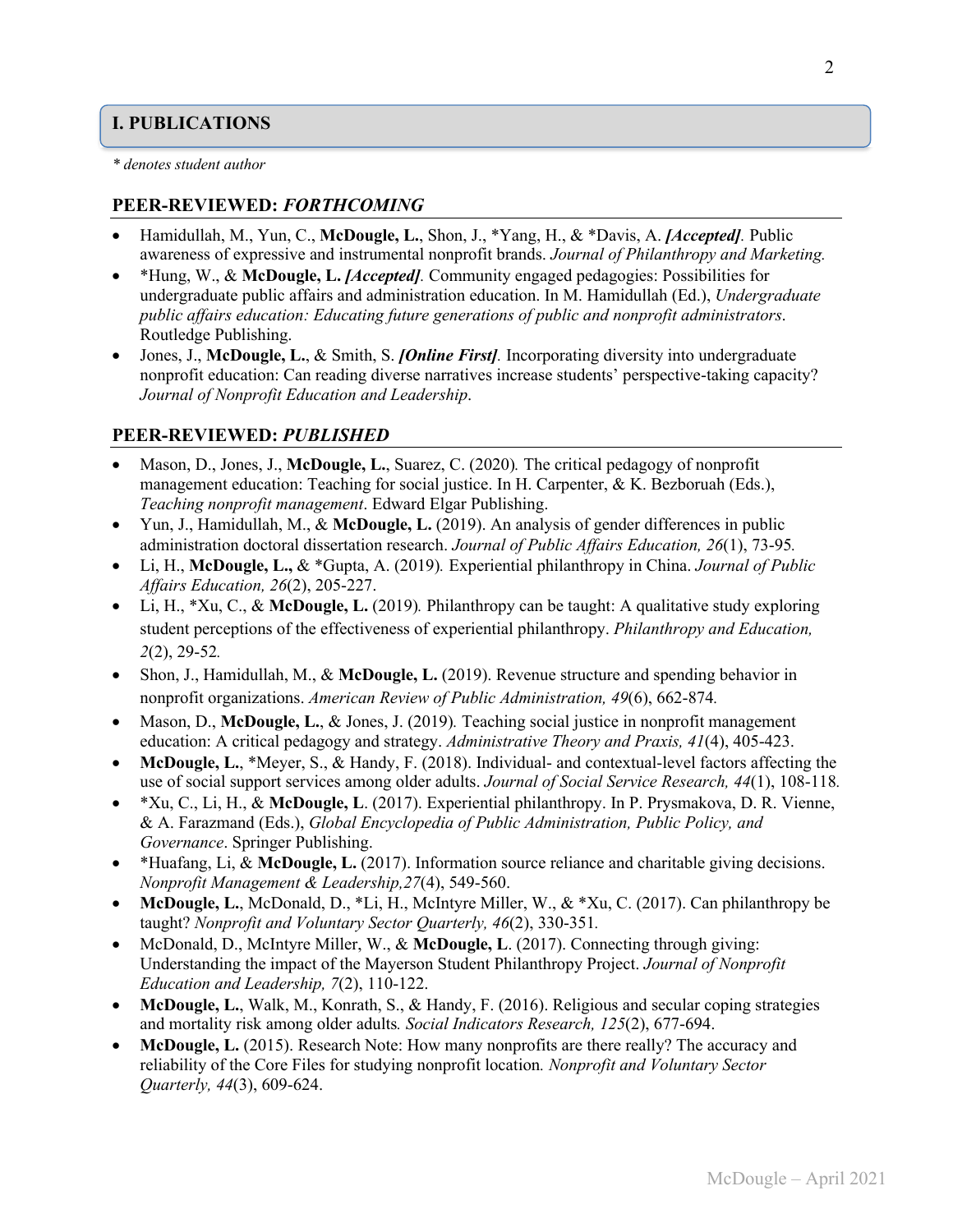- Lam, M., & **McDougle, L**. (2015). Community variation in the financial health of nonprofit organizations: An examination of organizational and contextual effects*. Nonprofit and Voluntary Sector Quarterly, 45*(3), 500-525.
- **McDougle, L.**, & Handy, F. (2014). The influence of information costs on donor decision making. *Nonprofit Management & Leadership, 24*(4), 465-485.
- **McDougle, L.**, Handy, F., Katz-Gerro, T., Greenspan, I., & Lee, H. (2014). Factors predicting student environmental volunteerism in the US and South Korea. *Journal of Environmental Planning & Management, 58*(5), 837-854*.*
- **McDougle, L.** (2014). Understanding public awareness of nonprofit organizations: Exploring the awareness–confidence relationship*. International Journal of Nonprofit and Voluntary Sector Marketing, 19*(3), 187-199*.*
- Shier, M. **McDougle, L.**, & Handy, F. (2014). Nonprofits and the promotion of civic engagement: a conceptual framework for understanding the 'civic footprint' of nonprofits within local communities. *Canadian Journal of Nonprofit and Social Economy Research, 5*(1), 57-75*.*
- **McDougle, L.**, Handy, F., Konrath, S., & Walk, M. (2013). Health outcomes and volunteering: the moderating role of religiosity. *Social Indicators Research, 117*(2), 337-351*.*
- McDougle, L., & Lam, M. (2013). Individual- and community-level determinants of public attitudes toward nonprofit organizations. *Nonprofit and Voluntary Sector Quarterly, 43*(4), 672-692*.*
- **McDougle, L.**, Greenspan, I., &, Handy, F. (2011). Generation green: Understanding the motivations and mechanisms influencing young adults' environmental volunteering. *International Journal of Nonprofit and Voluntary Sector Marketing. 16*(4) 325–341.

# **PEER-REVIEWED:** *REVISE & RESUBMIT AND UNDER REVIEW*

- Lam, M., Grasse, N., & **McDougle, L.** *[Revise and Resubmit]*. Neighborhood poverty, institutional availability, and organizational participation.
- **McDougle, L**. *[Revise and Resubmit].* Toward a behaviorally specific model of service learning and prosocial identity development.

### **WORKS IN PROGRESS**

- **McDougle,** L. \*Rossi, G., & Li, H. *[Status: In development].* Comparative study exploring the longterm impacts of experiential philanthropy among Chinese and US college students.
- Yun, C., Vishwani, S., Hamidullah, M., **McDougle, L.** *[Status: Data collection].* An analysis of social equity in public administration dissertation research.
- **McDougle, L.,** Lam, M., & Kil, HJ. *[Status: Analysis and write-up].* Community variation in nonprofit quality: Exploring the relationship to public perceptions toward the sector.
- **McDougle, L.**, & Hamidullah, M., Xu, M., Yang, H., & Yun, C. *[Status: Analysis].* An historical review and trend analysis of public administration doctoral dissertation research.
- **McDougle, L.** *[Status: Data collection].* Experiential philanthropy: Assessing the contributions to communities.
- **McDougle, L.** *[Status: Data preparation].* Exploring barriers to giving in membership associations.

### **BOOK REVIEWS**

- **McDougle, L.** (2018). The nonprofit almanac: The essential facts and figures for managers, reserachers, and volunteers by McKeever, B.S., Dietz, N. E., Fyffe, S. D., & Boris, E. T. (Eds.). *Nonprofit and Voluntary Sector Quarterly, 47*(6), 1311-1313.
- **McDougle, L.** (2011). Leadership in nonprofit organizations: A reference handbook. *Nonprofit and Voluntary Sector Quarterly, 41*(4), 708-710.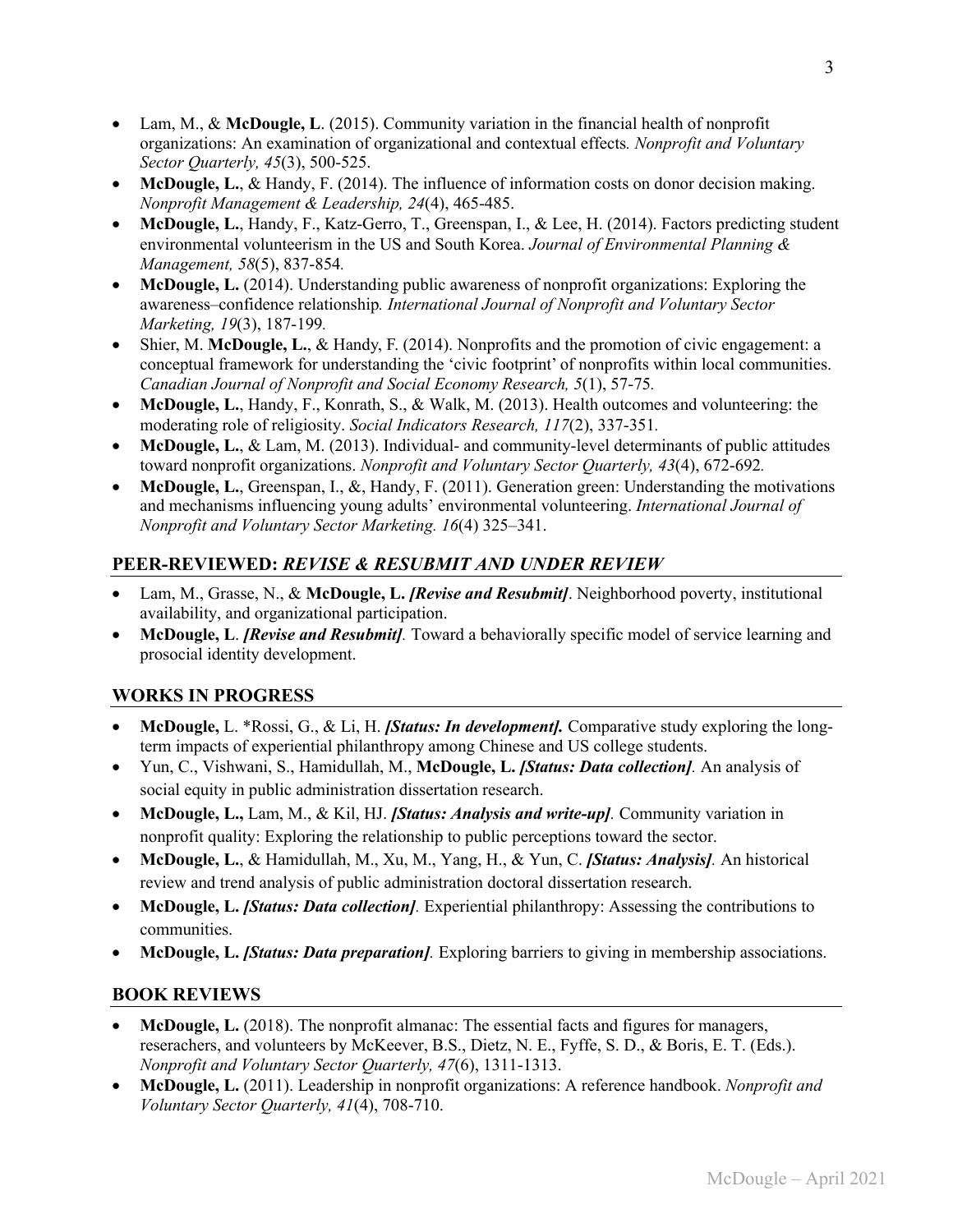#### **WORKING PAPERS**

- Lam, M., & **McDougle, L.** (2012). Nonprofit vulnerability across communities: An examination of San Diego County. *Baruch College Center for Nonprofit Strategy & Management.*
- **McDougle, L.** (2009). Getting to know you: awareness and confidence in the nonprofit sector. *RGK Center for Nonprofits and Philanthropy.*

### **RESEARCH REPORTS**

- **McDougle, L.** (2018). PAY Namibia from the perspective of key stakeholders: An evaluative mixedmethods study. Report funded by *Rutgers Global*.
- Hitchcock, M., Deitrick, L., Cessarini, T., **McDougle, L.**, Roberts, T., & Zinser, J. (2010). Spotlight on San Diego's third sector. *Caster Family Center for Nonprofit Research.*
- Deitrick, L., **McDougle, L.**, & Roberts, T. (2010). Operating in uncertain times: economic conditions and San Diego's nonprofit sector. *Caster Family Center for Nonprofit Research.*
- **McDougle, L.**, Deitrick, L., Libby, P., & Donmoyer, B. (2008). The appreciated sector: public confidence in San Diego County nonprofits. *Caster Family Center for Nonprofit Research.*
- Britnell, W., Coady P., & **McDougle, L.** (2006). Comparison of occupational health and safety management systems. *The Synergist*, 17(7), 38-43.
- Powell, L. M., Rohr, E. S., Canes, M. E., Cornet, J. L., Dzuray, E. J., & **McDougle, L. M.** (2005). Low impact development strategies and tools for local governments: building a business case. *LMI, Government Consulting Research Report [LID50T1]*.

### **PUBLIC SCHOLARSHIP AND MEDIA**

- **McDougle, L.** [Creator], SPAA Philanthropy Action Lab
- **McDougle, L.** (September 2020). SPAA Research Brief: Critical pedagogic strategies for teaching social justice in nonprofit management education.
- **McDougle, L.** [co-producer], & Patton, R. [co-producer] (April 2019). A Philanthropist is You.
- **McDougle, L.** [co-producer], & Patton, R. [co-producer] (August 2018). Physically Active Youth (PAY) Namibia: Our story.
- **McDougle, L.** (April 21, 2017). Why environmental groups need more volunteers of color. *The Conversation* (picked up by a dozen media outlets, including *Salon* and *Huffington Post;* 11k+ views to date.).
- **McDougle, L.** McDonald, D., Li, H., McIntyre Miller, W., & Xu, C. (November 20, 2017). Can philanthropy be taught? *The Philanthropy Journal.*
- Benenson, J., Campbell, D., & **McDougle, M.** (November 26, 2017). Learning by giving: how today's students can become tomorrow's philanthropists. *The Conversation* (picked up by a dozen media outlets, including *Good Magazine;* 10k+ views to date.).

# **II. GRANTS AND FELLOWSHIPS**

#### **2019 Learning by Giving Foundation**

\$10,000 per year (unspecified ending date) to incorporate experiential philanthropy into course instruction.

# **2017 School of Public Affairs and Administration at Rutgers University-Newark**  Internal Research Funding

*Historical Review and Trend Analysis of Public Administration Research* \$7,200 [Co-Principal Investigator]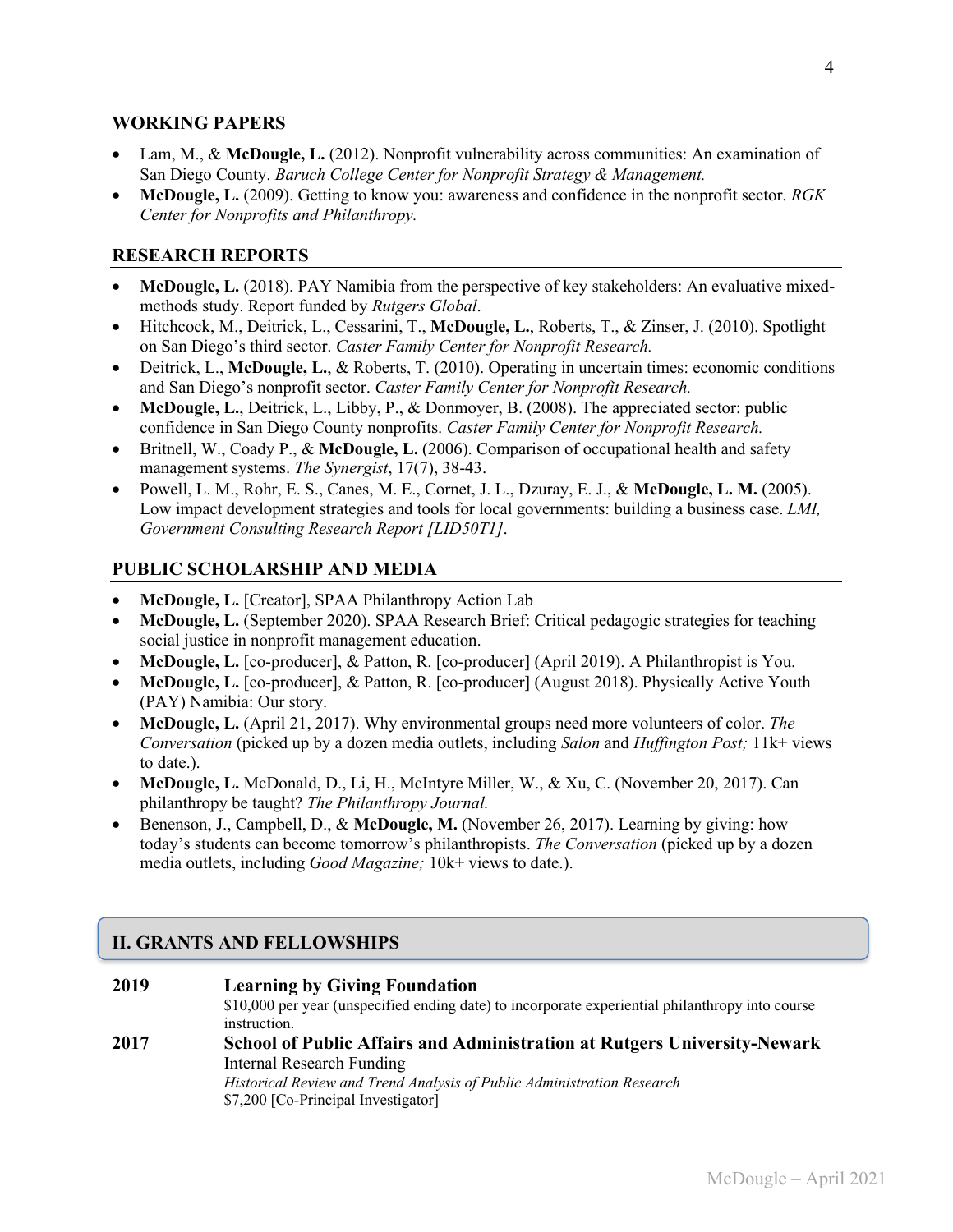| 2017 | <b>Rutgers University-Newark</b>                                                            |
|------|---------------------------------------------------------------------------------------------|
|      | Development of a Nonprofit Panel Dataset                                                    |
|      | \$41,400 [Co-Principal Investigator]                                                        |
| 2016 | <b>Rutgers University-Newark</b>                                                            |
|      | <b>Cultural Programming Grant</b>                                                           |
|      | Public Service in Photos Exhibit                                                            |
|      | \$1,000 [Co-Principal Investigator]                                                         |
| 2016 | <b>Association of Public and Land-Grant Universities</b>                                    |
|      | <b>Innovative Teaching Grant</b>                                                            |
|      | Incorporating Diversity Narratives into Undergraduate Nonprofit Classes                     |
|      | \$2,000 [Co-Principal Investigator]                                                         |
| 2016 | <b>Rutgers University Newark</b>                                                            |
|      | Strategic Seed Grant Initiative - Experiential Philanthropy Pilot Initiative and Assessment |
|      | \$50,000 [Co-Principal Investigator]                                                        |
| 2016 | <b>Rutgers University New Brunswick Center for Global Programs &amp; Relations</b>          |
|      | International Collaborative Research Grant for Tenure-Track Faculty                         |
|      | Evaluating Youth Development Programs in Sub-Saharan Africa                                 |
|      | \$8,000 [Principal Investigator]                                                            |
| 2015 | <b>Rutgers University Newark</b>                                                            |
|      | Strategic Seed Grant Initiative                                                             |
|      | Social Justice Learning Community                                                           |
|      | \$100,000 [Co-Principal Investigator]                                                       |
| 2013 | <b>North Carolina State University Institute for Nonprofits</b>                             |
|      | Investigator Incentive Grant                                                                |
|      | Understanding the nature of philanthropic support to membership associations                |
|      | \$3,500 [Principal Investigator]                                                            |
| 2012 | The Robert Wood Johnson Foundation/University of Pennsylvania                               |
|      | Health and Society Scholars Program                                                         |
|      | The role of religion in the relationship between volunteering and health outcomes           |
|      | \$6,000 [Co-Principal Investigator]                                                         |
| 2011 | <b>Kresge Foundation/Indiana University</b>                                                 |
|      | Advancing Knowledge in Human Services Philanthropy                                          |
|      | Variation in quantity and quality of nonprofit and human services organizations             |
|      | \$25,000 [Principal Investigator]                                                           |
| 2009 | University of Texas RGK Center for Philanthropy and Community Service                       |
|      | RGK Center Summer Fellowship                                                                |
|      | \$3,000                                                                                     |

# **III. AWARDS, HONORS, AND PROFESSIONAL DEVELOPMENT**

- **2021 Chester A. Newland Presidential Citation of Merit award recipient,** *ASPA* [Recognition for service to ASPA]
- **2017 PREP PROGRAM,** *Rutgers University* [Selective research/grant training program]
- **2016 NASPAA NEXT: Leadership Development Institute,** *Fellow*
- **2016 Funding for Professional Development,** *Rutgers University-Newark*
- **2014 Honorary Mention Best Conference Paper,** *Association for Research on Nonprofit Organizations and Voluntary Action (ARNOVA)*
- **2011 William Foster Outstanding Dissertation Award,** *University of San Diego*
- **2010 Emerging Scholars Award,** *Association for Research on Nonprofit Organizations and Voluntary Action (ARNOVA)*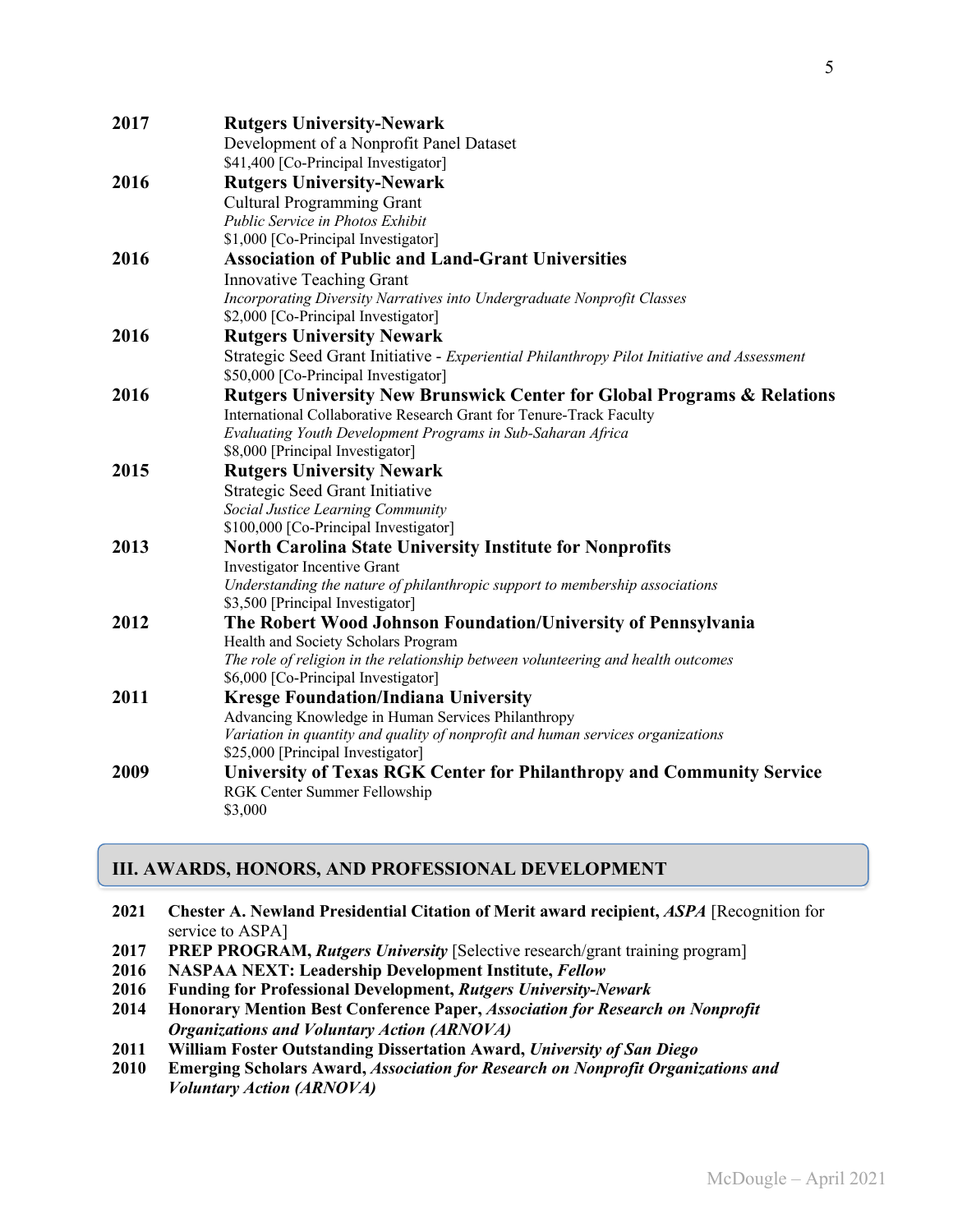- **2008 Diversity Scholarship,** *School of Leadership and Education Sciences, University of San Diego*  [Tuition]
- **2006 Dean's Merit Fellowship,** *University of San Diego* [Full tuition]
- **2003 Wolfe Study Abroad Scholarship,** *The Ohio State University* [Travel support]
- **2001 Alpha Lambda Delta Honor Society,** *The Ohio State University*
- **2001 Phi Eta Sigma Honor Society,** *The Ohio State Universit***y**
- **2000 Morill Scholars Excellence Scholarship,** *The Ohio State University* [Full undergraduate tuition]
- **2000 Gates Millennium Scholarship,** *The Bill and Melinda Gates Foundation* **[**Full undergraduate through doctoral tuition, including: books, fees, room, board, and other expenses. Over \$250,000 in total funds awarded]

### **IV. EXPERIENCE**

#### **DOCTORAL RESEARCH**

2006 – 2010 **University of San Diego** Research Associate Caster Family Center for Nonprofit Research

#### **TEACHING:** *RUTGERS UNIVERSITY – NEWARK*

- Nonprofit and Philanthropic Studies Seminar *[PhD]*
- Nonprofit Fundraising *[MPA - online]*
- Graduate Capstone Seminar *[MPA - online]*
- Strategic Planning *[E-MPA]*
- Strategic Planning *[MPA]*
- Volunteerism and Philanthropy *[undergraduate]*
- Public Service Organizations *[undergraduate, Rutgers University Newark Institute, China]*
- Introduction to Nonprofit Management *[undergraduate, Rutgers University Newark Institute, China]*
- Introduction to Nonprofit Management *[undergraduate, online]*
- Introduction to Nonprofit Management *[undergraduate, hybrid]*
- Introduction to Nonprofit Management *[undergraduate]*

#### **TEACHING:** *OTHER*

| <b>Guest Lectures</b>               | Spring 2016 – Undergraduate Research Seminar                     |
|-------------------------------------|------------------------------------------------------------------|
|                                     | [Rutgers University School of Public Affairs and Administration: |
|                                     | Volunteering and Health Outcomes]                                |
|                                     | Fall 2016 – Introduction to Nonprofit Management                 |
|                                     | [Rutgers University Business School: Resource Development for    |
|                                     | <b>Nonprofit Organizations</b>                                   |
|                                     | <b>Fall 2012 – Economics of Human Behavior</b> [University of    |
|                                     | Pennsylvania: Economics of Philanthropic Action]                 |
|                                     | <b>Spring 2011 – Human Service Organizations</b> [Columbia]      |
|                                     | University: Nonprofit and Human Service Delivery]                |
| <b>Northern Illinois University</b> | Introduction to Nonprofit Management [undergraduate]             |
|                                     | Introduction to Nonprofit Management [MPA]                       |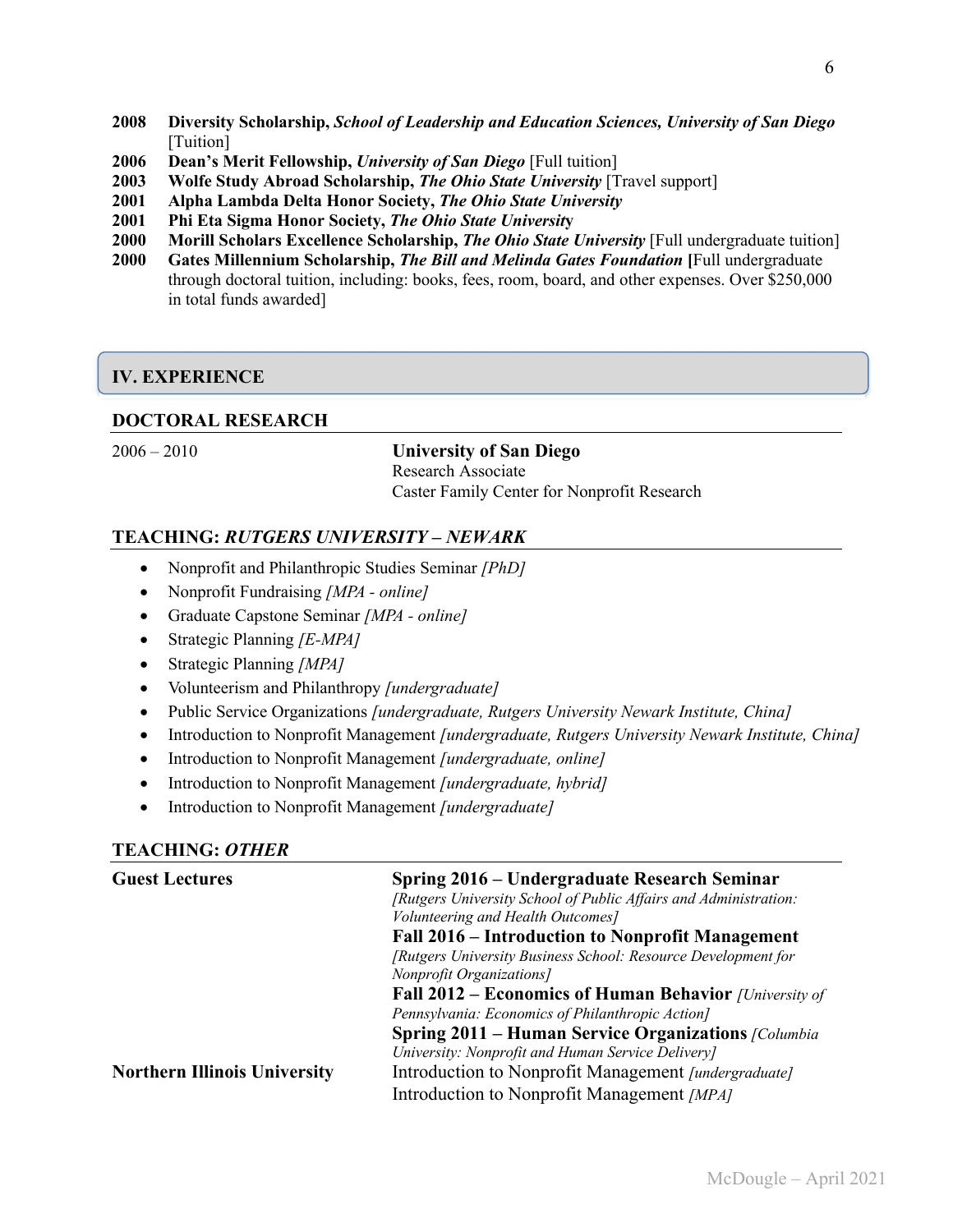| <b>University of Pennsylvania</b> | Poverty and the Nonprofit Sector [MSW]                       |
|-----------------------------------|--------------------------------------------------------------|
|                                   | Nonprofits in a Changing World [MSW, co-instructor]          |
| <b>University of San Diego</b>    | Organizational Theory [Masters, Teaching Assistant]          |
|                                   | Strategic Planning [Masters, Teaching Assistant]             |
|                                   | Nonprofit Agency Seminar [undergraduate, Teaching Assistant] |

# **PROFESSIONAL:** *NON-ACADEMIC*

### **IBM** [Research Triangle Park, NC] **2004 – 2006**

*Sustainability Coordinator.* Coordinated and managed various site-wide Wildlife Habit Council "Wildlife at Work" programs. Project manager for site-wide annual Earth Week celebration. Tasks included: budgeting program resources, communicating with and securing participation of external corporations and organizations, internal marketing of event, and implementation of innovative program ideas. Prepared statement of work and bid packages for environmental projects. Received bids and made recommendations to the environmental team and supervisor.

#### **LMI Government Consulting** [McLean, VA] **2005 [Summer]**

*Government Consultant Intern.* Researched and assisted in developing procedural tools and applications relating to federal safety management systems. Conducted analyses of various federal agency sustainability reporting practices for an evaluation of sustainability reporting practices among federal agencies. Reviewed environmental liability projects and developed procedures and plans for an environmental liabilities cost analysis. Displayed versatility of skill by contributing to a variety of research projects.

#### **The Ohio State University** [Columbus, OH] **2002 – 2004**

# *Government Documents Intern.* Cataloged state and federal documents. Researched, reviewed, and compiled relevant literature for library database.

# **V. CONFERENCE PRESENTATIONS**

### **RECENT CONFERENCE PRESENTATIONS**

#### **Public Management Research Conference**

*Social Equity in Public Administration Doctoral Dissertation Research [2020; accepted, canceled due to COVID] with Claire Jung, Shilpa Viswanath, and Madinah Hamidullah*

#### **American Society of Public Administration**

*An Analysis of Gender Differences in Public Administration Doctoral Dissertation Research [2019] with Claire Jung and Madinah Hamidullah*

**Teaching Enhancement Symposium of the University of Florida's College of Ag. & Life Sciences**  *Integrating diversity into the curriculum: Using narratives to expand students' perspectives [2017] with Jennifer Amanda Jones and Susanna Smith* 

#### **Transatlantic Dialogue**

*Historical Review and Trend Analysis of Public Administration Research [2017]* 

**Association for Research on Nonprofit Organizations and Voluntary Action**  *Addressing structural injustice in the nonprofit classroom: Panel [2016]*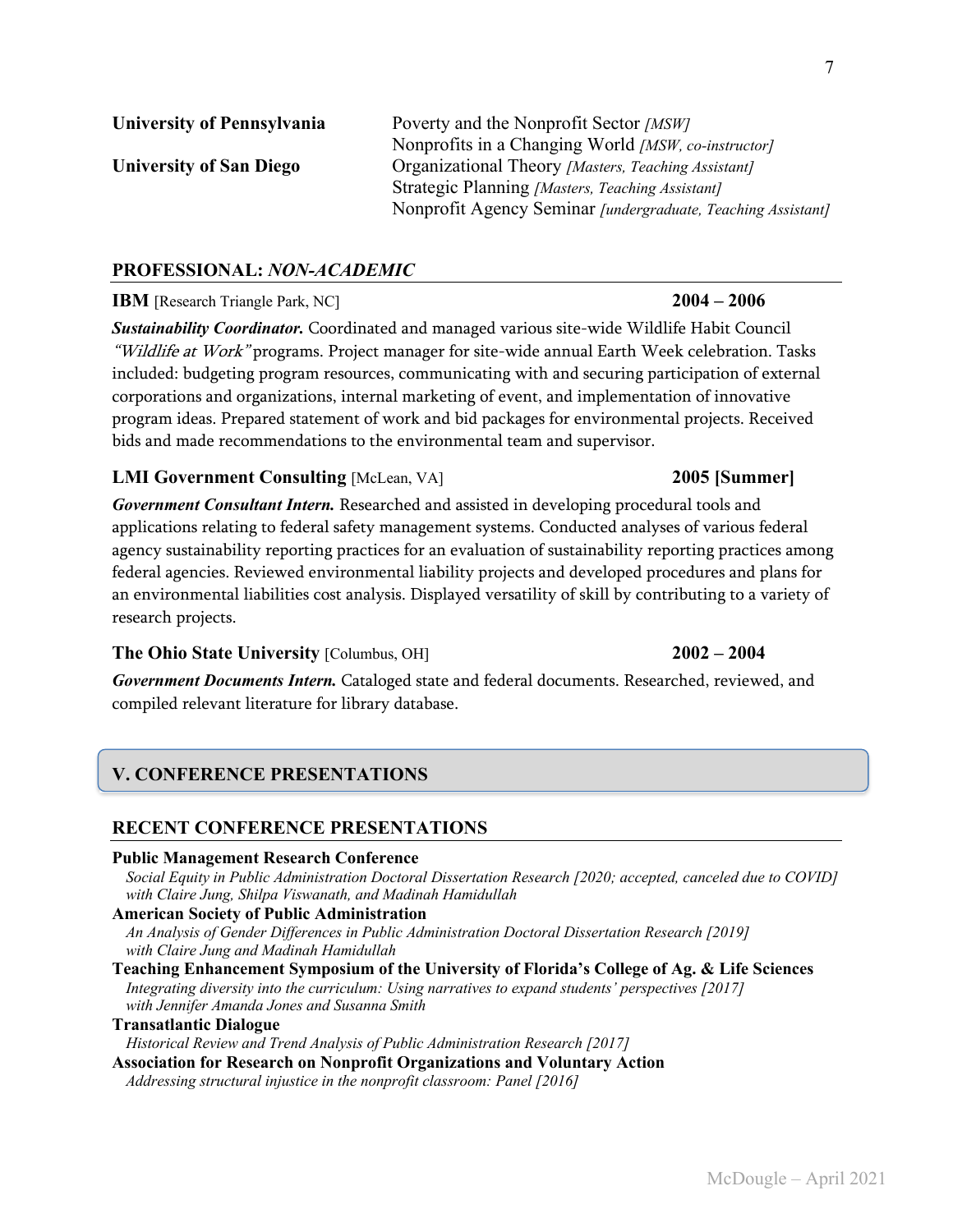#### **Transatlantic Dialogue**

| Individual and contextual factors affecting older adult's use of social service assistance [2016]                  |
|--------------------------------------------------------------------------------------------------------------------|
| <b>Association for Research on Nonprofit Organizations and Voluntary Action</b>                                    |
| The distribution of social service providers and elderly need, use, and access to social service assistance [2015] |
| <b>Nonprofit Academic Centers Council Conference</b>                                                               |
| Exploring student learning and development outcomes associated with experiential philanthropy [2015]               |
| <b>West Coast Nonprofit Data Conference</b>                                                                        |
| The university classroom as a philanthropic learning laboratory [2015]                                             |
| <b>Association for Research on Nonprofit Organizations and Voluntary Action</b>                                    |
| Neighborhood poverty and organizational participation: The role of nonprofit organizations [2014]                  |
| <b>Academy of Criminal Justice Sciences Conference</b>                                                             |
| Connecting through giving: An analysis of the Mayerson Student Philanthropy Project [2014]                         |
| <b>Association for Research on Nonprofit Organizations and Voluntary Action</b>                                    |
| The geography of opportunity: Exploring local variation in voluntary participation [2013]                          |
| <i><b><i>E</i></b> Received honorary mention for best paper award</i>                                              |
| <b>Association for Research on Nonprofit Organizations and Voluntary Action</b>                                    |
| The role of religiosity in the relationship between volunteering and health outcomes [2012]                        |
| <b>International Society for Third Sector Research [ISTR]</b>                                                      |
| Individual and community level determinants of attitudes toward nonprofits [2012]                                  |
| Association for Research on Nonprofit Organizations and Voluntary Action                                           |
| The role of nonprofits in society: Conceptualization of a "Civic Footprint" [2011]                                 |
| <b>Association for Research on Nonprofit Organizations and Voluntary Action</b>                                    |
| ARNOVA 2.0: social media for social good [2010]                                                                    |
| <b>International Leadership Association Conference</b>                                                             |
| Curricular variation in leadership education [2010]                                                                |
| <b>West Coast Nonprofit Data Conference</b>                                                                        |
| Community variations in public attitudes toward nonprofit organizations [2010]                                     |
| <b>Association for Research on Nonprofit Organizations and Voluntary Action</b>                                    |
| Understanding public preference for nonprofit organizations in mixed industry sectors [2009]                       |
| <b>West Coast Nonprofit Data Conference</b>                                                                        |
| Exploratory analysis of race, class, and gender effects on public perceptions of nonprofits [2009]                 |
| <b>Association for Research on Nonprofit Organizations and Voluntary Action</b>                                    |
| Public awareness of the nonprofit sector: Implications on confidence and service in the sector [2008]              |
| <b>Multi-Sector Leadership Forum</b>                                                                               |
| Public confidence in NPOs: The role of awareness and perceptions of ethical behavior [2008]                        |
| <b>West Coast Nonprofit Data Conference</b>                                                                        |
| Assessing public confidence in the nonprofit sector using a measure of nonprofit awareness [2008]                  |

# **VI. SERVICE AND MEMBERSHIPS**

#### **PROFESSIONAL SERVICE I:** *Association for Research on Nonprofit Organizations and Voluntary Action*

| 2020          | <b>Annual Conference Co-Chair</b> [with Khaldoun AbouAssi]    |
|---------------|---------------------------------------------------------------|
| 2019          | <b>Annual Conference Co-Chair</b> [with Brenda K. Bushouse]   |
| 2017          | Research Committee, Co-chair [with Hector Cordero-Guzman]     |
| 2016          | <b>Emerging Scholar's Roundtable, Discussant</b>              |
| 2016          | <b>Emerging Scholars: Combating Bias in Academe, Panelist</b> |
| 2016          | <b>Nominations Committee, Member</b>                          |
| $2019 - 2022$ | <b>Board of Directors, Member</b>                             |
| $2016 - 2019$ | <b>Board of Directors, Member</b>                             |
| 2016          | <b>Conference Scholarship Committee, Chair</b>                |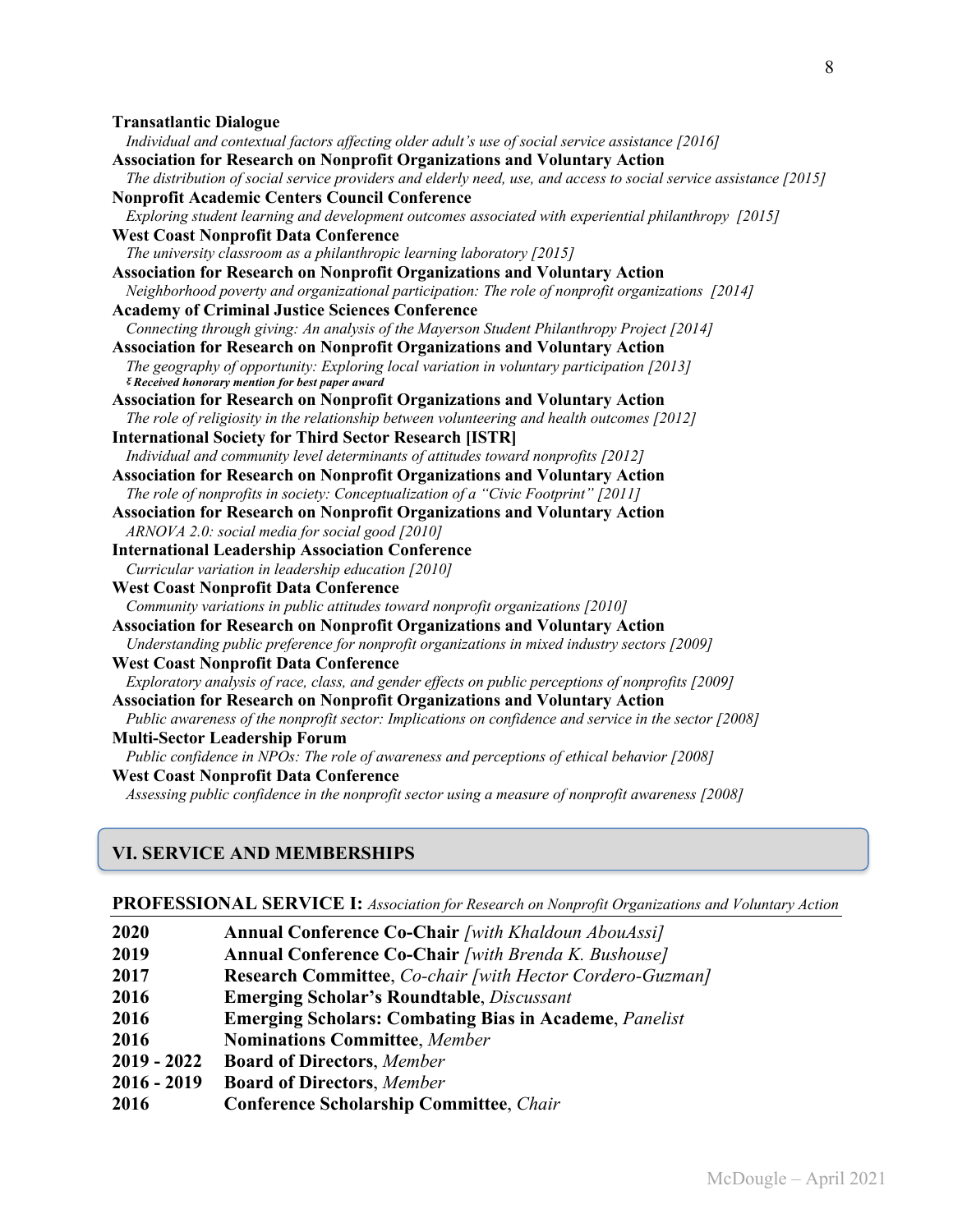- **2016 Boards and Governance Track**, *Chair*
- **2015 Development Committee**, *Member*
- **2015 Best Article Award Committee [NVSQ]**, *Member*
- **2015 Boards and Governance Track**, *Co-Chair [with Yvonne D. Harrison]*
- **2010 Annual Conference Planning Committee**, *Member*
- **2009 Research Committee**, *Member*

#### **PROFESSIONAL SERVICE II:** *Other Organizations*

**2020 American Society for Public Administration***, Annual Conference Co-Chair; cancelled due to COVID [with Naim Kapucu]* **2020 American Society for Public Administration***, Faculty Mentor* **2019 American Society for Public Administration***, Faculty Mentor* **2016 Social Equity Workshop**, *Co-Chair [with Wouter Van Dooren] Transatlantic Dialogue Conference [TAD]* **2016 Nonprofit Panel Dataset [Teaching & Curriculum] Working Group**, *Member Urban Institute Center on Nonprofits and Philanthropy*

#### **PROFESSIONAL SERVICE III:** *Editorial*

|           | <b>2021 - 2024</b> Nonprofit Management & Leadership, <i>Editorial Board Member</i>          |
|-----------|----------------------------------------------------------------------------------------------|
|           | 2019 - 2021 Journal of Public and Nonprofit Affairs, <i>Editor-in-Chief</i>                  |
|           | <b>2019 - 2022</b> Public Administration Review (PAR), <i>Editorial Board Member</i>         |
|           | <b>2018 - 2019 - Journal of Public and Nonprofit Affairs, Co-Editor-in-Chief [with Bruce</b> |
| McDonald] |                                                                                              |

#### **UNIVERSITY SERVICE:** *Rutgers University-Newark*

| 2019          | <b>Chancellor's Commission on Diversity &amp; Transformation, Committee Member</b> |
|---------------|------------------------------------------------------------------------------------|
| 2019          | <b>Chancellor's Commission on Strengthening Pathways to College, Committee</b>     |
|               | Member                                                                             |
| 2019          | <b>Chancellor's Program on Learning and Teaching, Member of Inaugural</b>          |
|               | <b>Faculty Curriculum Committee</b>                                                |
| 2018          | Rutgers University New Brunswick Center for Global Programs & Relations,           |
|               | GAIA grant reviewer                                                                |
| 2017          | <b>RU-N Honors Living-Learning Community Applicant Evaluator</b>                   |
| 2017          | <b>RU-N Honors Living-Learning Community Symposium Award, Judge</b>                |
| 2016          | <b>RU-N Honors Living-Learning Community Applicant Evaluator</b>                   |
| 2016          | <b>Chancellor's Conference on the New Professoriate, Panelist</b>                  |
| 2016          | <b>Chancellor's Seed Grant Award Committee, Member</b>                             |
| $2016 - 2018$ | <b>Debate Team Scholarship Committee, Member</b>                                   |
| 2016          | P3 [Faculty Commons] Implementation Team, Member                                   |
| 2015          | <b>Rutgers Giving Day, Presenter</b>                                               |
| 2015          | <b>RU-N Honors Living-Learning Community Planning Committee</b> , Member           |
| $2014 - 2016$ | RU-N Honors Living-Learning Community Curriculum Committee, Member                 |
| $2014 - 2016$ | <b>Newark Land Care Project, Member</b>                                            |
| 2014          | <b>Chancellor's Seed Grant Award Committee, Member</b>                             |
|               |                                                                                    |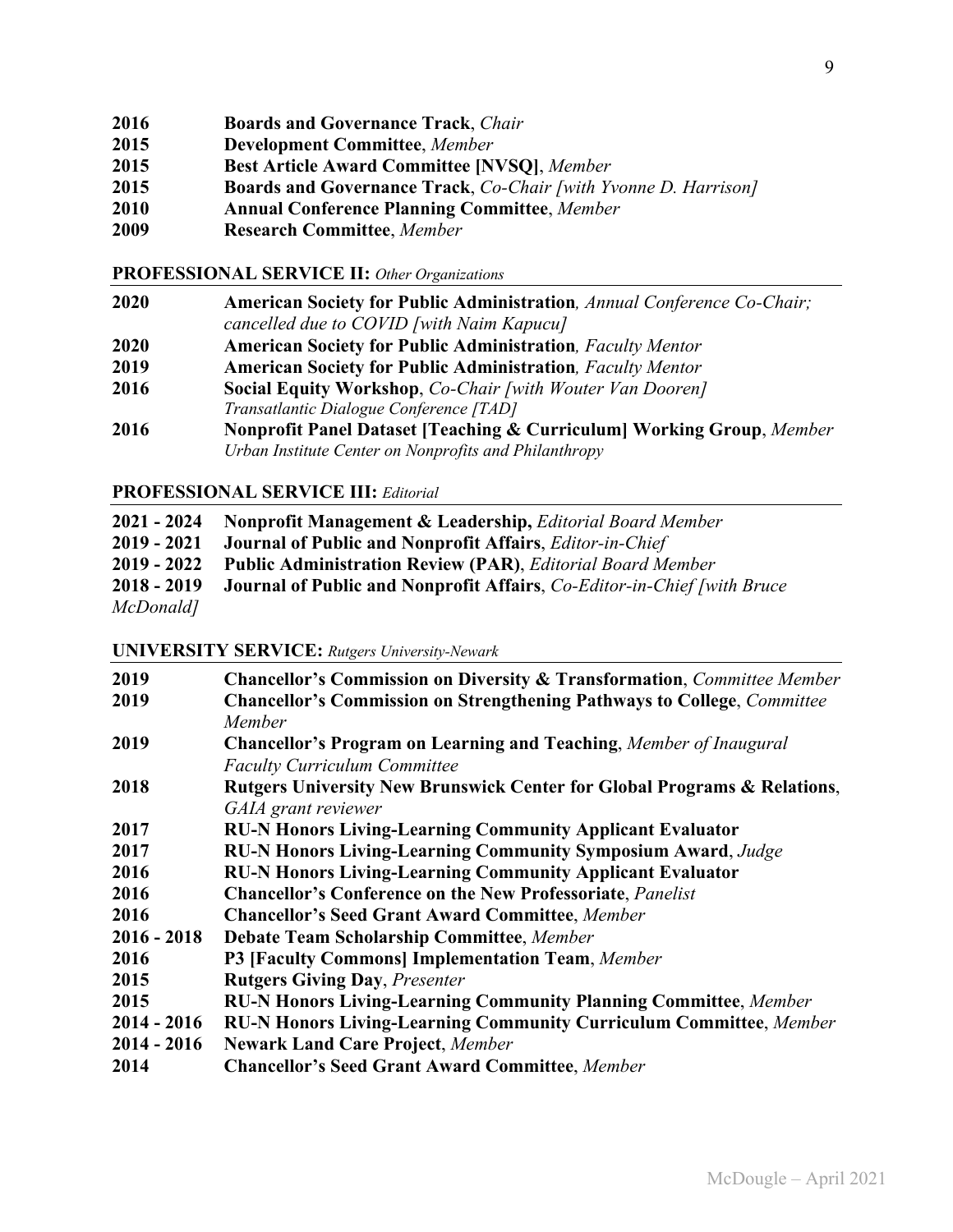**SCHOOL SERVICE:** *School of Public Affairs and Administration at Rutgers University-Newark*

| 2020          | <b>Assistant Dean of Undergraduate Programs Search Committee, Member</b>        |
|---------------|---------------------------------------------------------------------------------|
| 2019          | <b>Associate Dean Search Committee, Member</b>                                  |
| 2018 - term   | Director, Undergraduate Program in Public and Nonprofit Administration          |
| 2017          | <b>Community Engagement Coordinator Search Committee, Member</b>                |
| $2016 - term$ | <b>SPAA Research Committee, Member</b>                                          |
| 2016          | <b>Visiting Professor Search Committee, Member</b>                              |
| 2015          | <b>Postdoctoral Search Committee, Chair</b>                                     |
| 2015          | <b>SPAA Social Justice Challenge, Organizer</b>                                 |
| 2015          | <b>Visiting Professor Search Committee, Member</b>                              |
| 2015          | <b>Associate/Assistant Professor Search Committee, Member</b>                   |
| $2014 - 2016$ | <b>Public Administration Graduate Student Association PAGA, Faculty Advisor</b> |
| $2014 - 2018$ | <b>Bachelors Curriculum Committee, Member</b>                                   |

# **OTHER INSTITUTIONAL SERVICE**

| 2016 | <b>PhD Symposium Career Development Panel, Member</b>                      |
|------|----------------------------------------------------------------------------|
|      | University of Pennsylvania                                                 |
| 2014 | <b>Graduate Colloquium</b> , <i>Director</i>                               |
|      | Northern Illinois University, School of Public and Global Affairs          |
| 2010 | <b>Annual Book Award Committee, Member</b>                                 |
|      | University of San Diego, School of Leadership and Education Sciences       |
| 2009 | <b>Research Curriculum Committee, Member</b>                               |
|      | University of San Diego, School of Leadership and Education Sciences       |
| 2009 | <b>Doctoral Student Discussion Group, Founder and President</b>            |
|      | University of San Diego, School of Leadership and Education Sciences       |
| 2009 | <b>Head Academic Librarian Search Committee, Member</b>                    |
|      | University of San Diego                                                    |
| 2008 | <b>SOLES Graduate Student Association, Doctoral Student Representative</b> |
|      | University of San Diego, School of Leadership and Education Sciences       |
| 2008 | <b>Environmental/Sustainability Task Force Committee, Member</b>           |
|      | University of San Diego                                                    |
| 2008 | <b>University Finance Committee, Member</b>                                |
|      | University of San Diego                                                    |
| 2007 | <b>Graduate/Law Student Task Force Committee, Member</b>                   |
|      | University of San Diego                                                    |
| 2005 | <b>University Judicial Board Committee, Member</b>                         |
|      | Duke University                                                            |
|      |                                                                            |

# **PUBLIC ENGAGEMENT**

| New Jersey Campus Compact, Experiential Philanthropy Webinar                     | March 19, 2018 |
|----------------------------------------------------------------------------------|----------------|
| • Center on Muslim Philanthropy, Real-Time Strategic Planning Webinar            | Oct. 9, 2017   |
| • Prospanica, Annual Conference Board Leadership Presenter on Strategic Planning | Sept. 27, 2017 |
| • Leadership Newark, Public Policy Summit Workshop Facilitator on Leadership     | May 20, 2017   |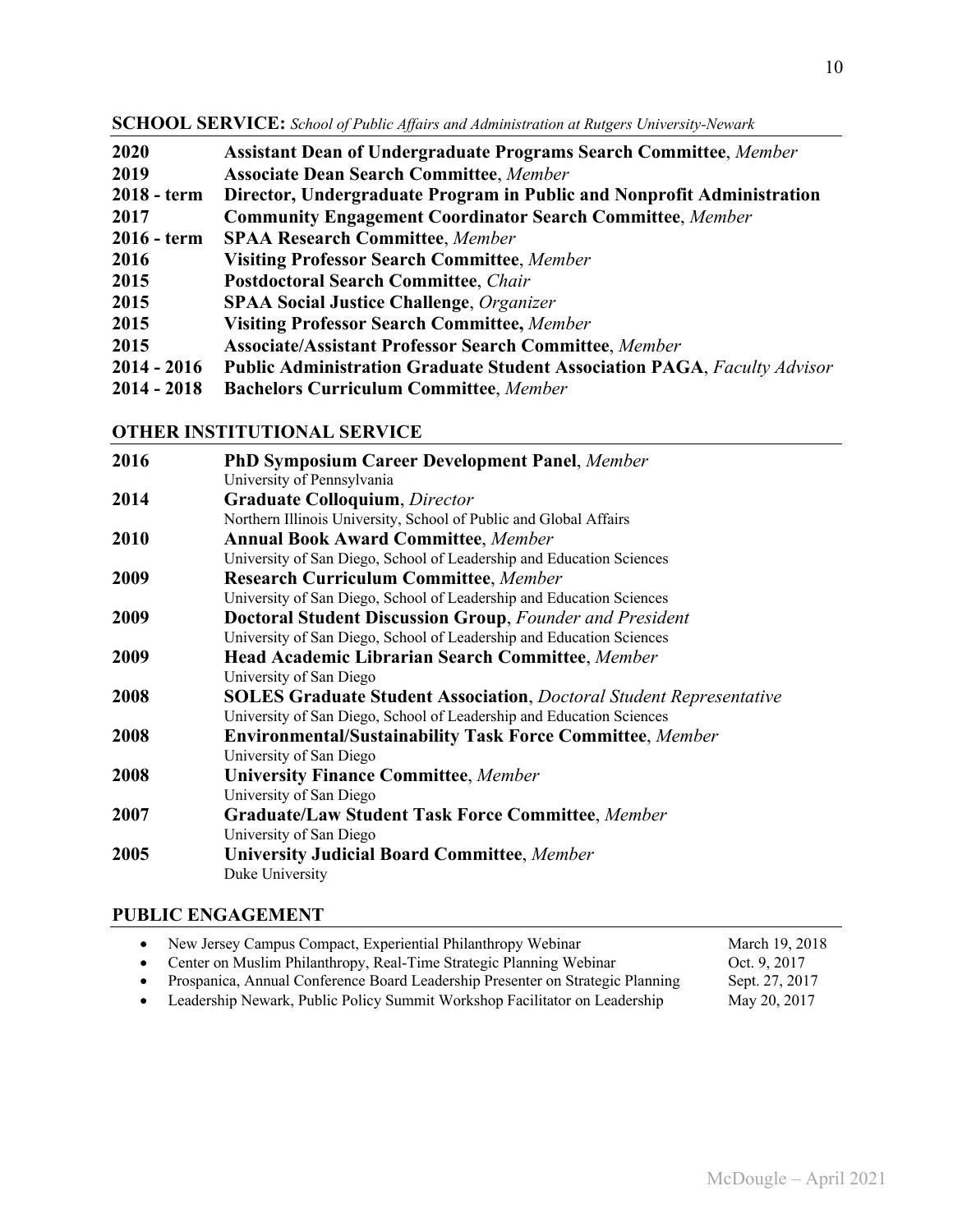### **MEMBERSHIPS AND REVIEWER SERVICE**

#### **Peer Reviewer: Conferences**

- Academy of Management, 2009
- Nonprofit Academic Centers Conference, 2015

#### **Professional Memberships**

- Association for Research on Nonprofit Organizations and Voluntary Action [ARNOVA]
- International Society for Third Sector Research [ISTR]
- American Society of Public Administration [ASPA]
- Network of Schools of Public Policy, Affairs, and Administration [NASPAA]

#### **Peer Reviewer: Academic Journals**

- American Review of Public Administration
- BMC Public Health
- Canadian Review of Social Policy
- Environment & Behavior
- International Journal of Marketing Studies
- International Journal of Public Administration in the Digital Age
- Nonprofit and Voluntary Sector Quarterly
- Journal of Nonprofit & Public Sector Marketing
- Nonprofit Management and Leadership
- Public Administration Review
- Public Money & Management
- Public Performance & Management Review
- Societies
- Society & Natural Resources
- Sociological Forum
- Urban Affairs Review
- Voluntary Sector Review
- Voluntas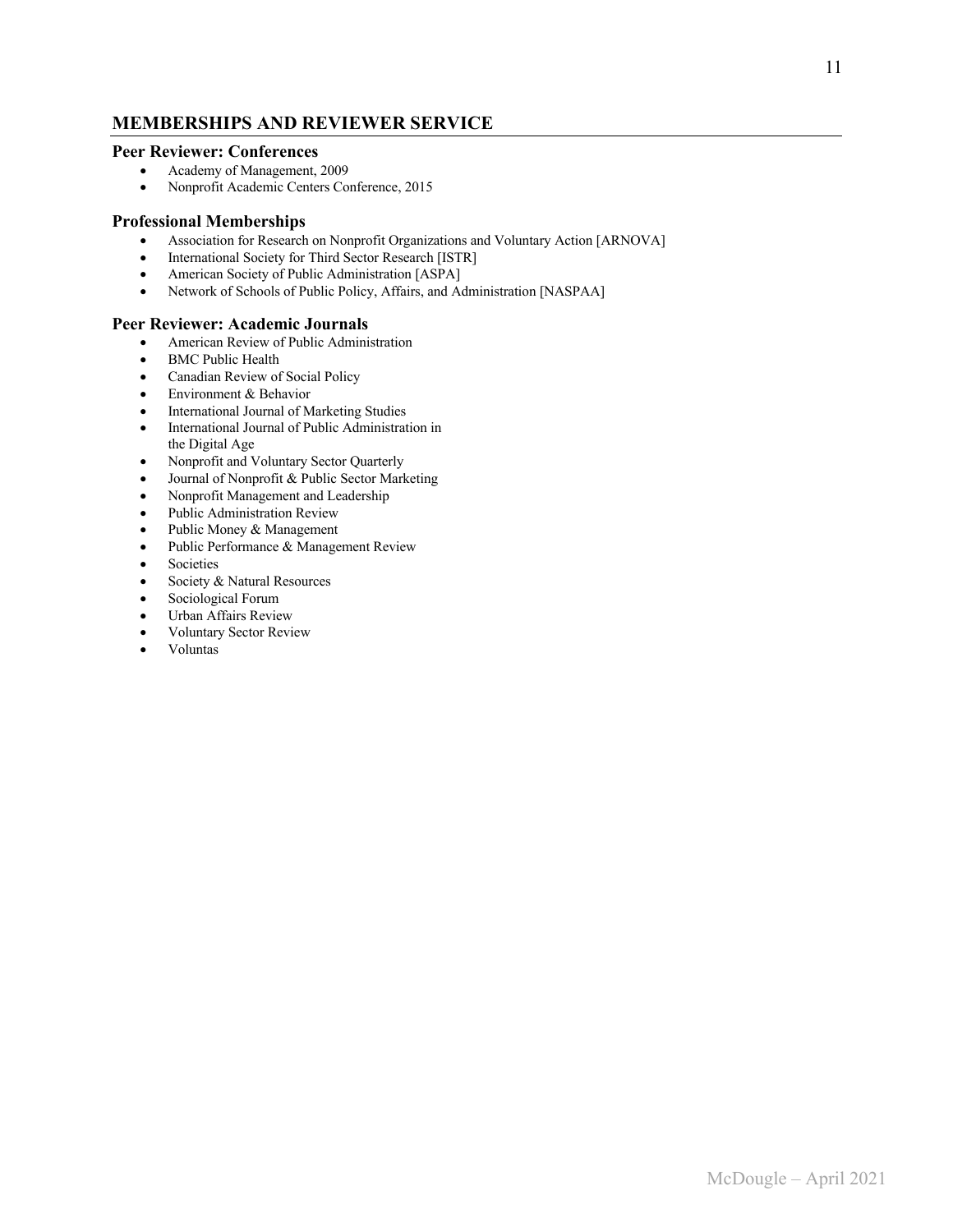# **VII. STUDENT SUPERVISION**

# **DOCTORAL: INDEPENDENT STUDIES**

| 2019 – Fall Semester   | Kareem Willis [Rutgers University – Newark]                        |
|------------------------|--------------------------------------------------------------------|
|                        | Literature review on identify based nonprofits                     |
| 2019 – Fall Semester   | Hanjin Mao [Rutgers University – Newark]                           |
|                        | Nonprofit technology use                                           |
| 2019 – Fall Semester   | <b>Apoorva Gupta [Rutgers University – Newark]</b>                 |
|                        | Review of the literature on nonprofit education                    |
| 2018 – Spring Semester | <b>Cheon Lee [Rutgers University – Newark]</b>                     |
|                        | Political activity and the effect on civic participation, Pt. 2.   |
| 2018 – Spring Semester | <b>Adam Kuczynski [Rutgers University – Newark]</b>                |
|                        | "Virtual" charity: Organizational and supporter viewpoints, Pt. 2. |
| 2017 – Fall Semester   | <b>Chengxin Xu [Rutgers University – Newark]</b>                   |
|                        | Bibliometric analysis of nonprofit and philanthropic research.     |
| 2017 – Fall Semester   | <b>Cheon [Rutgers University – Newark]</b>                         |
|                        | Political activity and the effect on civic participation.          |
| 2017 – Fall Semester   | <b>Adam Kuczynski [Rutgers University – Newark]</b>                |
|                        | "Virtual" charity: Organizational and supporter viewpoints.        |
| 2017 – Spring Semester | <b>Chengxin Xu [Rutgers University – Newark]</b>                   |
|                        | Exploring organizational autonomy in the nonprofit sector, Pt. 2.  |
| 2017 – Spring Semester | <b>Mohammad Abbasi [Rutgers University – Newark]</b>               |
|                        | Entrepreneurship in Islamic nonprofit organizations.               |
| 2016 – Fall Semester   | <b>Chengxin Xu [Rutgers University – Newark]</b>                   |
|                        | Exploring organizational autonomy in the nonprofit sector.         |
| 2016 – Fall Semester   | <b>Mohammad Abbasi [Rutgers University – Newark]</b>               |
|                        | Innovation in Islamic nonprofit organizations.                     |
| 2016 – Spring Semester | <b>Seth Meyer [Rutgers University – Newark]</b>                    |
|                        | Managing multiple stakeholders in the nonprofit setting.           |
| 2015 – Spring Semester | Huafang Li [Rutgers University – Newark]                           |
|                        | Understanding how donor reliance on various information            |
|                        | sources influences charitable donations decisions.                 |

# **DOCTORAL: DISSERTATION**

| <b>2021 – Dissertation Committee</b> | Hanjin Mao [Rutgers University – Newark]                                                                                    |
|--------------------------------------|-----------------------------------------------------------------------------------------------------------------------------|
| 2021 – Dissertation Chair            | Topic: Implications of technology use in nonprofits.<br>Kareem Willis [Rutgers University – Newark]                         |
|                                      | Topic: Financing of identity-based nonprofits.                                                                              |
| 2021 – Dissertation Chair            | <b>Adam Kuczynski [Rutgers University – Newark]</b>                                                                         |
|                                      | Topic: Virtual charity.                                                                                                     |
| 2020 – Dissertation Committee        | Razilya Shakirova [Rutgers University – Newark]                                                                             |
|                                      | The effectiveness of contracting between government and<br>nonprofit organizations.                                         |
| 2018 – Dissertation Chair            | <b>Chengxin Xu [Rutgers University – Newark]</b>                                                                            |
|                                      | Experiments in public perceptions of social enterprise.<br><b>Current Position:</b> Assistant Professor, Seattle University |